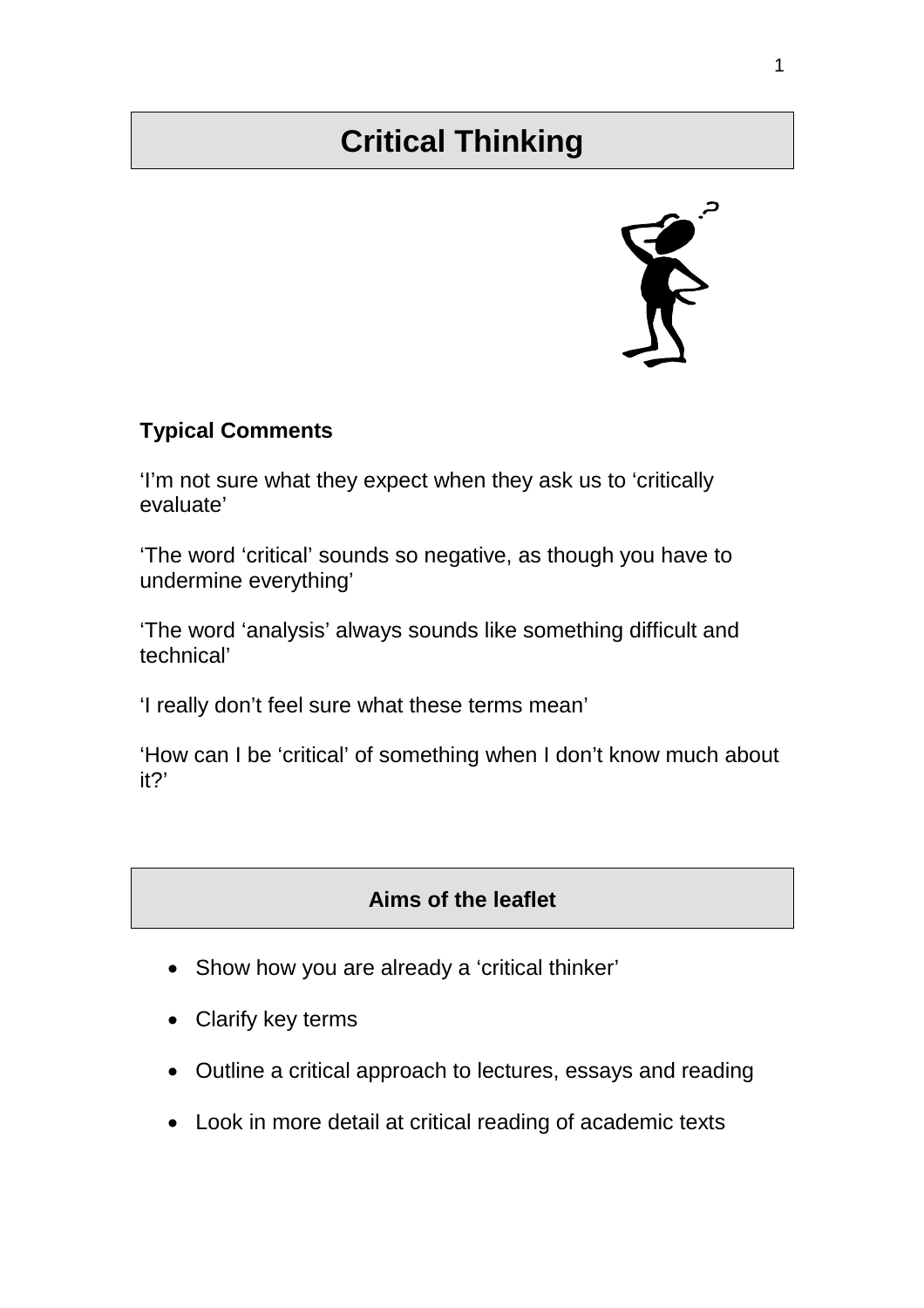#### **Critical Thinking – an everyday activity**

We tend to receive knowledge passively at many stages of education, although we can be highly critical in other aspects of life. Critical thinking and analysis is an everyday activity, even if we don't think of it as that. Every time you have to make a decision, the process you go through involves critical thinking, and this process can become almost automatic.

 A useful example of a situation where you think critically is buying a second-hand car. Hardly anyone would buy a car on 'face value'. Instead, regardless of your knowledge of cars, you would go through a rough process of '**critical analysis'**. This might involve looking at things like the tyres, brakes, paintwork, lights…. and for each of these you would have **'criteria'**, a rough idea of what constitutes good brakes, good lights and so on.

 After thinking critically about each element, you might ask for extra **evidence** (record of services, MOT). You can then do your own initial **evaluation** by weighing up the good and bad points, and decide whether or not the car meets your needs and is a good buy. If necessary, you can call in expert opinion to give further **detailed analysis** on aspects you are not sure about, and you can then make your final evaluation and decision. With experience, you get a better idea of what to look for and what questions to ask.

With most second-hand purchases, we would have a general idea of what to look for because we know what the item should do, and what we want to use it for. This gives us a rough set of criteria for a critical analysis and evaluation.

With **critical analysis and evaluation** in academic study, the key is to start developing ideas about what makes up a 'good' or 'sound' **argument** in a piece of reading, or our own writing, and what **criteria** we need to apply to test this.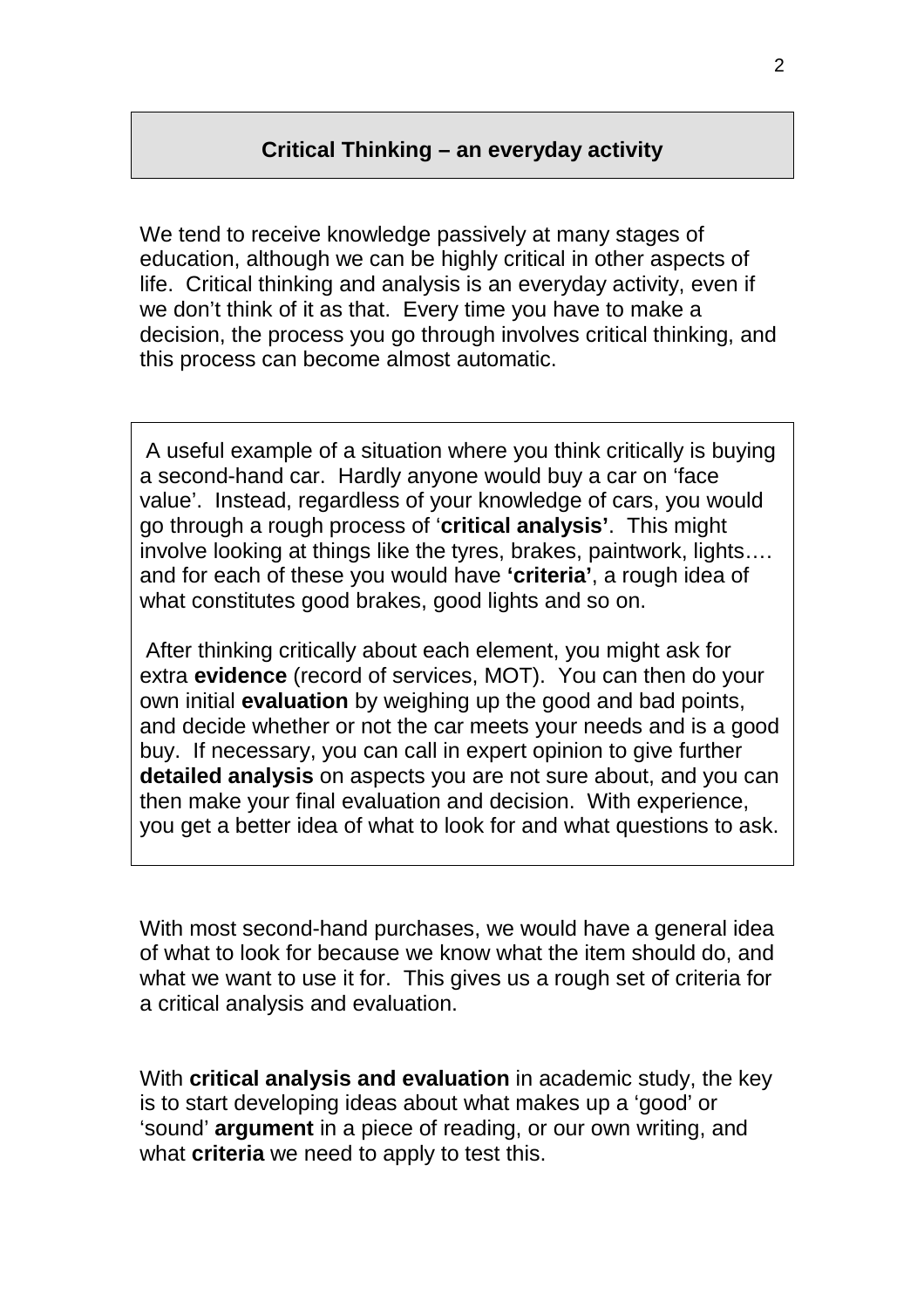## **Key Terms**

## **Critical thinking**

Critical thinking is a general term that covers all thinking processes that strive to get below the surface of something: questioning, probing, analysing, testing and exploring. It is not a negative term as such, although it can sound it. Critical thinking requires detective-like skills of persistence to examine and re-examine an argument, in order to take in all the angles and weigh up evidence on every side.

To think critically is never to take something on 'face value' but to question and think independently about an issue, however 'authoritative' a writer or thinker may be.

## **Analysis**

Analytical thinking involves particular processes, in particular breaking down the 'parts' and looking at them more closely. (Think back to the second-hand car)

It involves:

- Standing back from the information given and examining it carefully from different angles
- Checking the accuracy of statements
- Checking the logic whether points follow each other **logically**
- Spotting flaws or 'jumps' in the reasoning
- Identifying 'gaps' arguments or information that might be relevant but has been left out
- Checking for persuasive techniques, which encourage you to agree

#### **Evaluation**

To evaluate, or 'critically' evaluate is to reach a conclusion, through a process of critical thinking, about the value, or 'soundness' of an academic argument. Critical analysis is a key activity in evaluation. Evaluation is about weighing up the strengths and weaknesses of an argument in order to decide how much it contributes to a particular body of knowledge in your subject.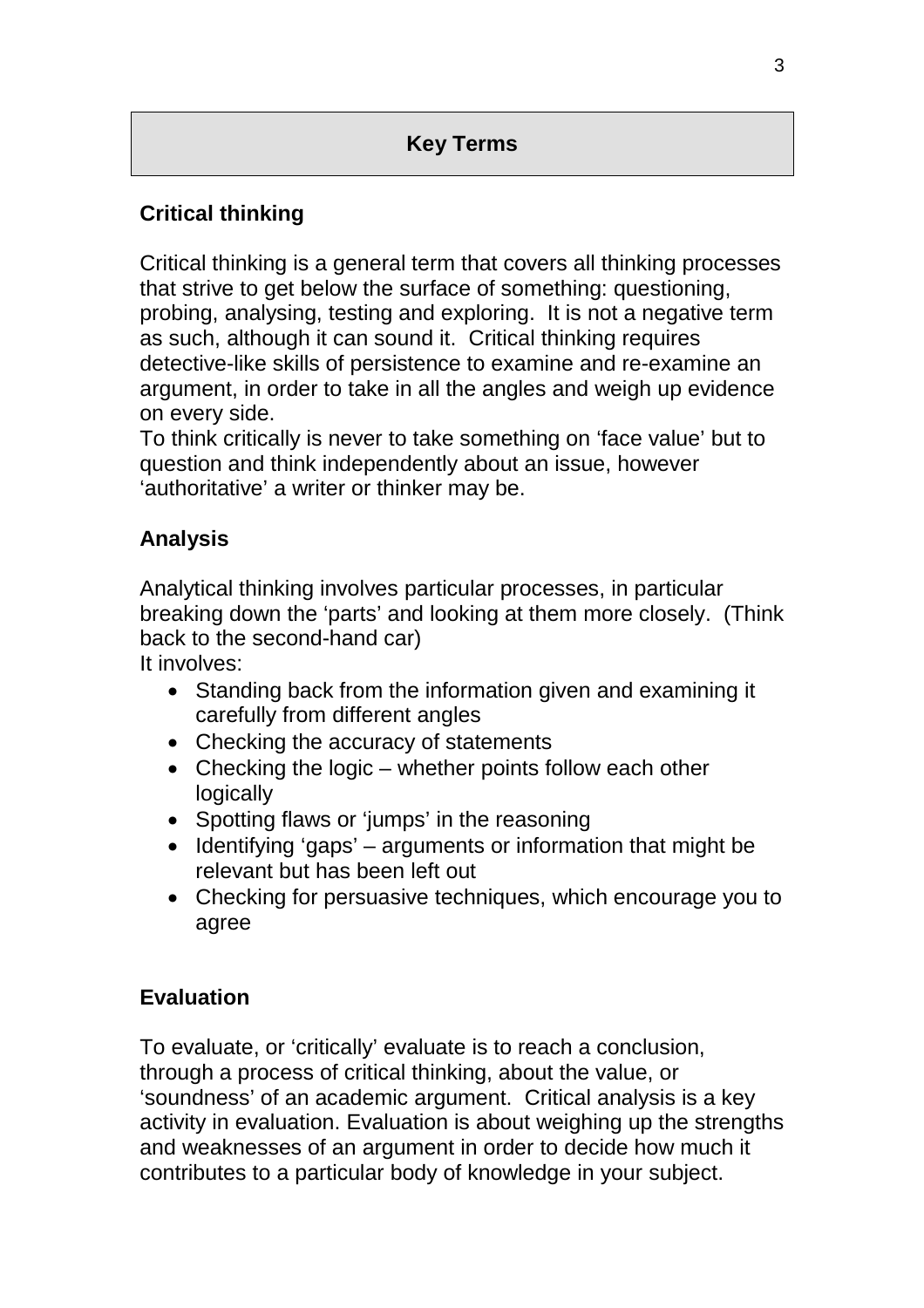## **Developing a critical approach: First steps**

You don't need to have detailed knowledge of your subject to think critically. The guide below gives some initial critical questions to start asking in different study contexts. It can help to start with very basic critical questions, which become more detailed and in depth as your knowledge and confidence increase.

## **Lectures**

- Is this clear? Am I understanding this? If not, why not?
- What is the overall theme and idea here? Any aspects I don't understand? Why? Terminology/language?
- How might I use this? What notes are available?
- Any idea I want to follow up later? Find related reading?

## **Reading**

For detail, see 'Active Reading' leaflet.

- What do I want to read? How would I select?
- What type of reading is this? Is it difficult? Why?
- What is generally being said? Clear points? Worth reading?
- How does it compare to similar texts? How might use it?
- Are the ideas backed up with evidence? Convincing?
- Are there similar views to support this idea? Alternatives?
- Is anything not covered here that I expected? Why not?

## **Academic essays and assignments**

You need to develop 'critical depth' in your academic writing over time by practising critical questioning of your own and other work.

- Examine theories and evidence from authors you use– don't just state ideas, but examine strengths and weaknesses
- Question evidence what's missing? Any gaps?
- Explore other options for, say, a treatment, rather than accepting the first one you find – and look at evidence
- Show the implications of an idea, don't just state it
- Think about different angles read to find these

The detailed critical reading approach outlined next will help in all stages of researching and writing an academic assignment.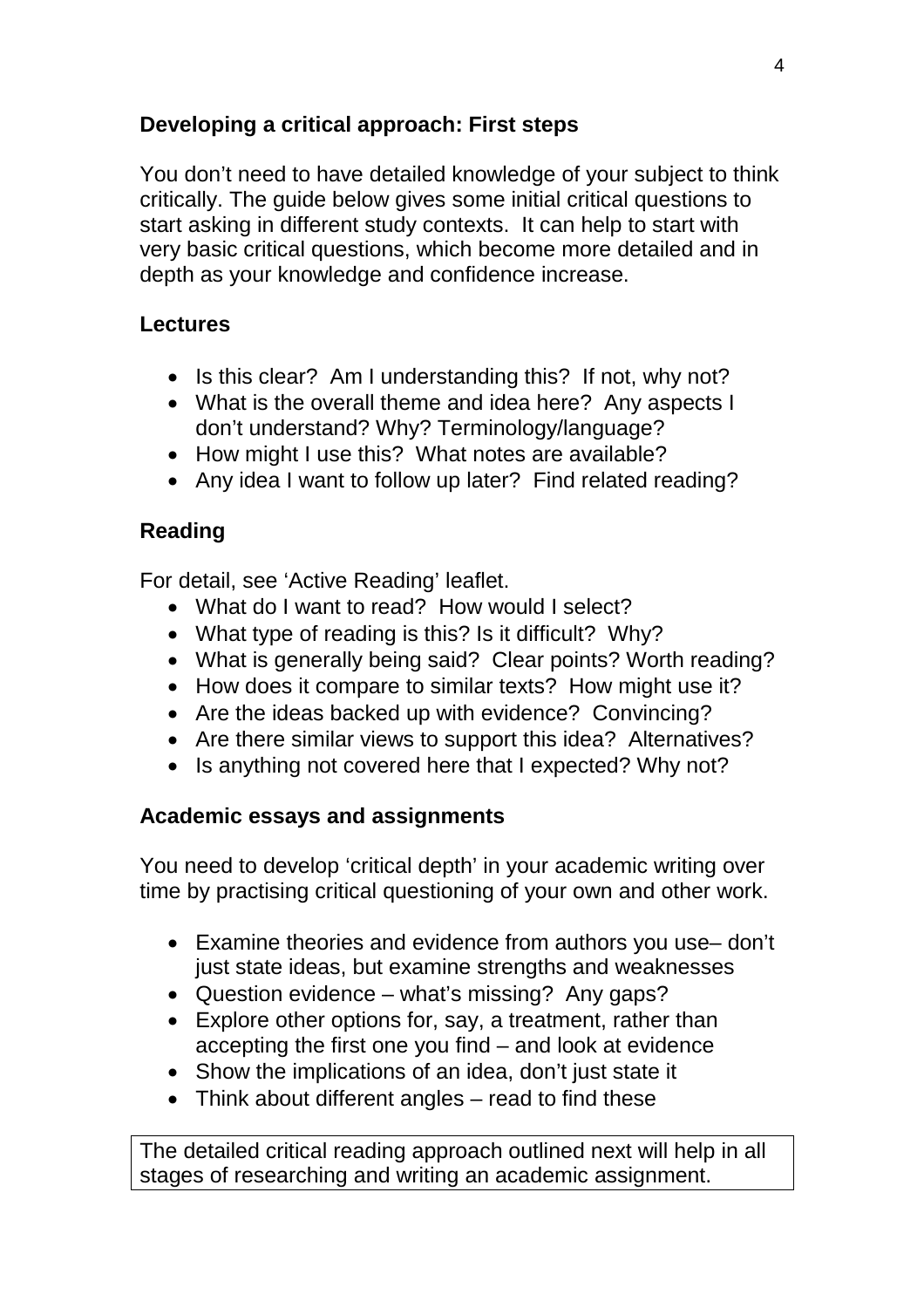## **Critical analysis of academic writing**

An effective piece of academic writing will have:

- A clear and logical line of reasoning, a
- A lack of prejudice or bias in examples, evidence and points
- Relevant and recent data,
- Enough appropriate and reliable evidence
- Conclusions that are supported by the argument and evidence overall

This gives you an idea of criteria to use when you are asked to critically evaluate or analyse academic writing. The stages below are a general guide to this process.



**There are several stages involved in critical reading:** 

- **1. Identifying the author's line of reasoning**
- **2. Critically evaluating the line of reasoning**
- **3. Identifying evidence in the text**
- **4. Evaluating the evidence**
- **5. Questioning surface appearances and assumptions**
- **6. Identifying the writer's conclusions**
- **7. Deciding whether the evidence supports the conclusions**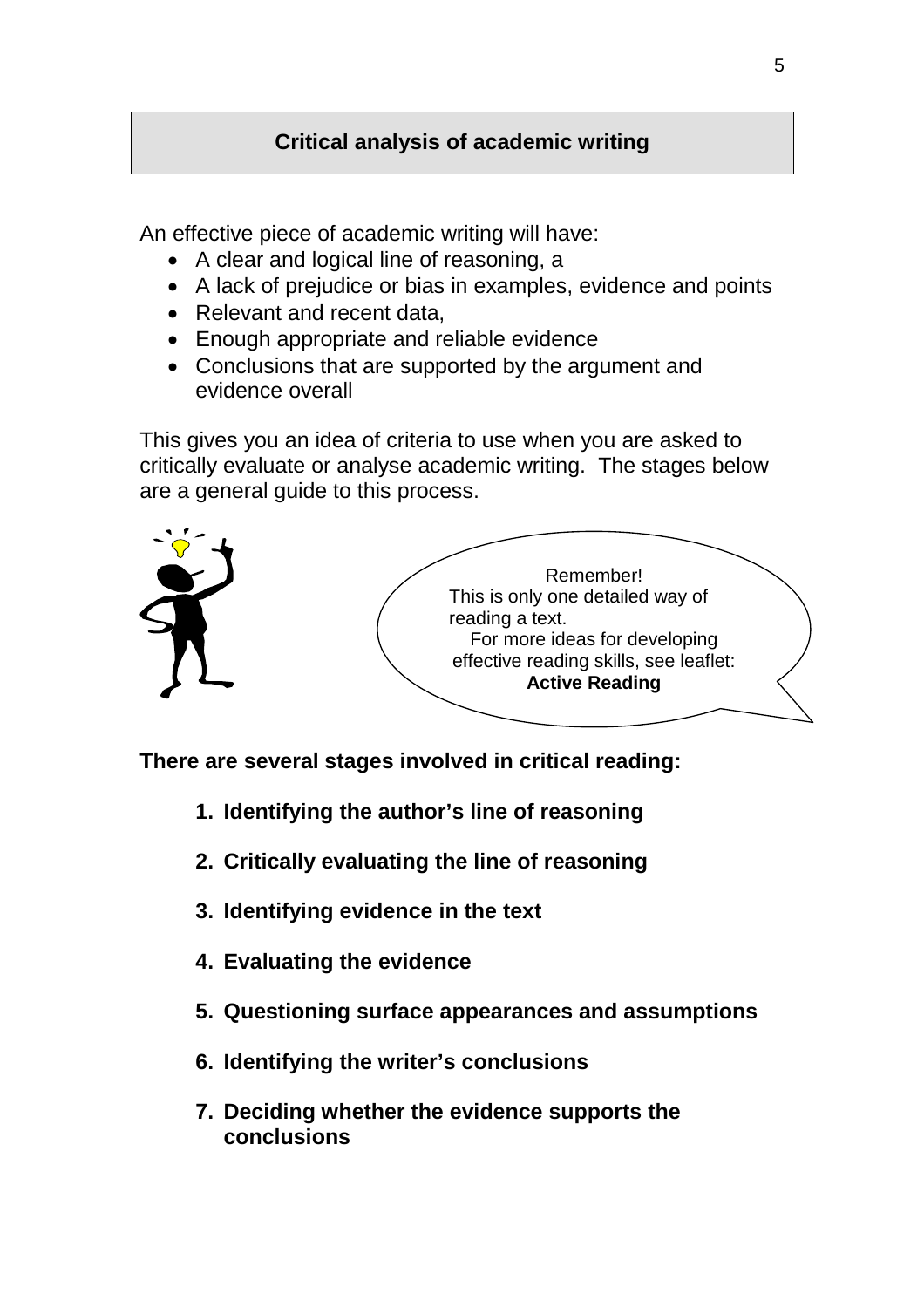#### 1. **Identify the line of reasoning**

Most academic writing you will read as a student will contain an argument. In academic writing, an argument is:

- A line of reasoning
- An angle or point of view
- A position that is being defended
- A case that is being made, backed up by evidence and examples, and leading to conclusions

When reading, you need to keep asking 'what are the main things this writer wants me to accept? What are the main reasons given for me to accept this?'



#### **2. Critically evaluate the line of reasoning**

Check whether the argument contains:

- Points and reasons in favour of the argument that are relevant, and contribute to it
- Points that follow each other logically
- False premises: a starting point that is not proven or backed up with evidence
- Flawed reasoning: false connections between points

#### 3. **Identify evidence in the text**

This is usually straightforward. Evidence can be in the form of:

- Statistics, examples, case histories
- Findings from experiments or surveys, questionnaires or case studies
- Anecdote personal stories and experiences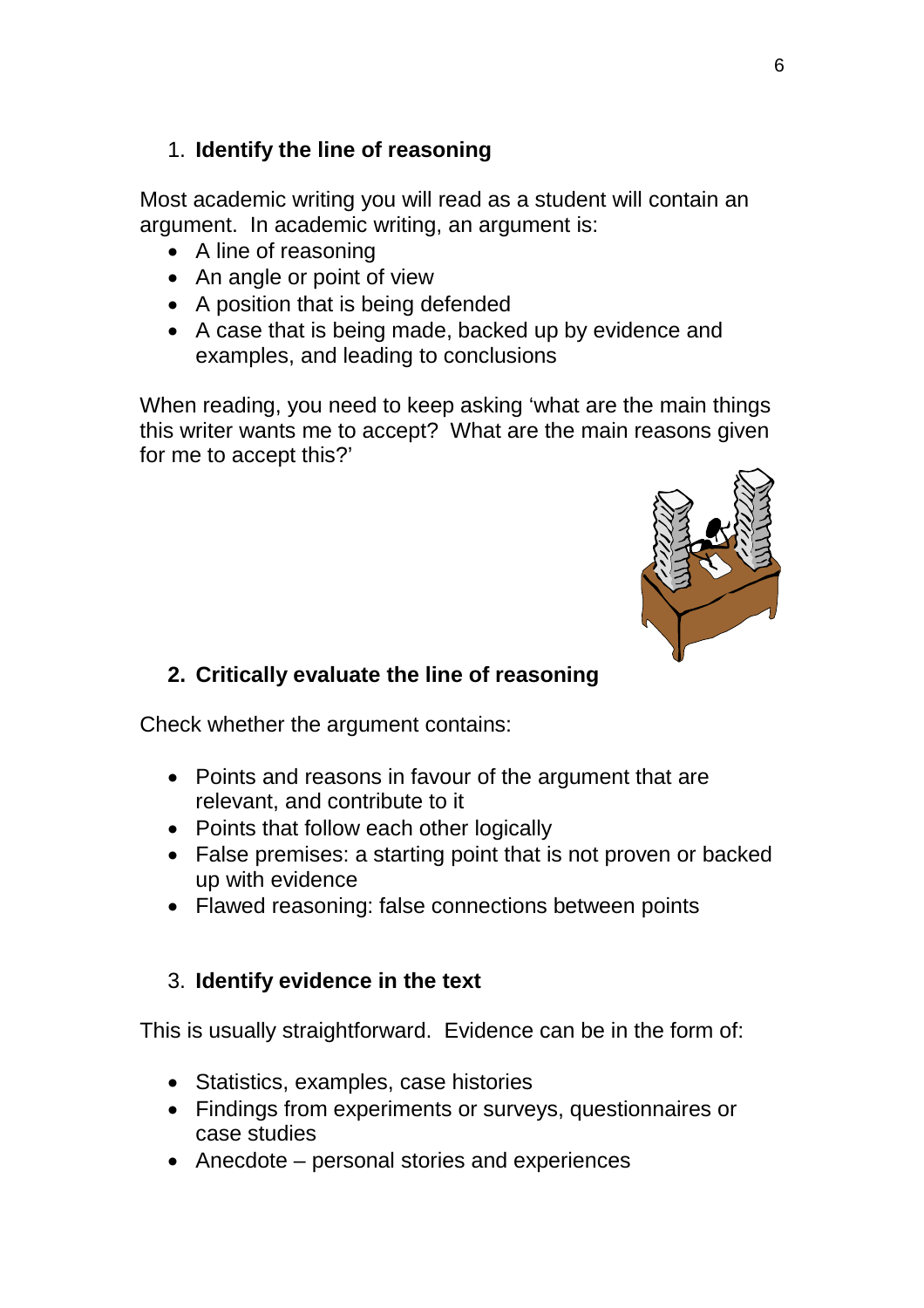#### 4. **Evaluate the evidence**

Some evidence is strong, but a lot can be weak when examined.

Be careful to:

- Check the date of any research (recent? Old so less useful?)
- Check the sources of information do they seem reliable?
- Check possible bias in the sources, organisation agendas
- Check that statistics are convincing percentages can be used to make inadequate data look impressive
- Beware of words that sound like statistics
- e.g. 'Most people are concerned about child safety' 'most' is a very vague amount and not evidence of anything
- Look out for emotive language and 'persuader' words which try to convince you of something e.g. 'Obviously..', 'We can see that..' 'Surely..'



#### **5. Question surface appearances**

As you study and re-read a piece of writing, keep trying to look 'below the surface', and question the agenda of the writer.

- Is the evidence all it appears to be? Is it relevant?
- What is the purpose of the writing? To persuade? Inform? Entertain? How can you tell?
- Is all necessary information given? Do there seem to be 'gaps'?
- Does the evidence come from a neutral source, or is it biased?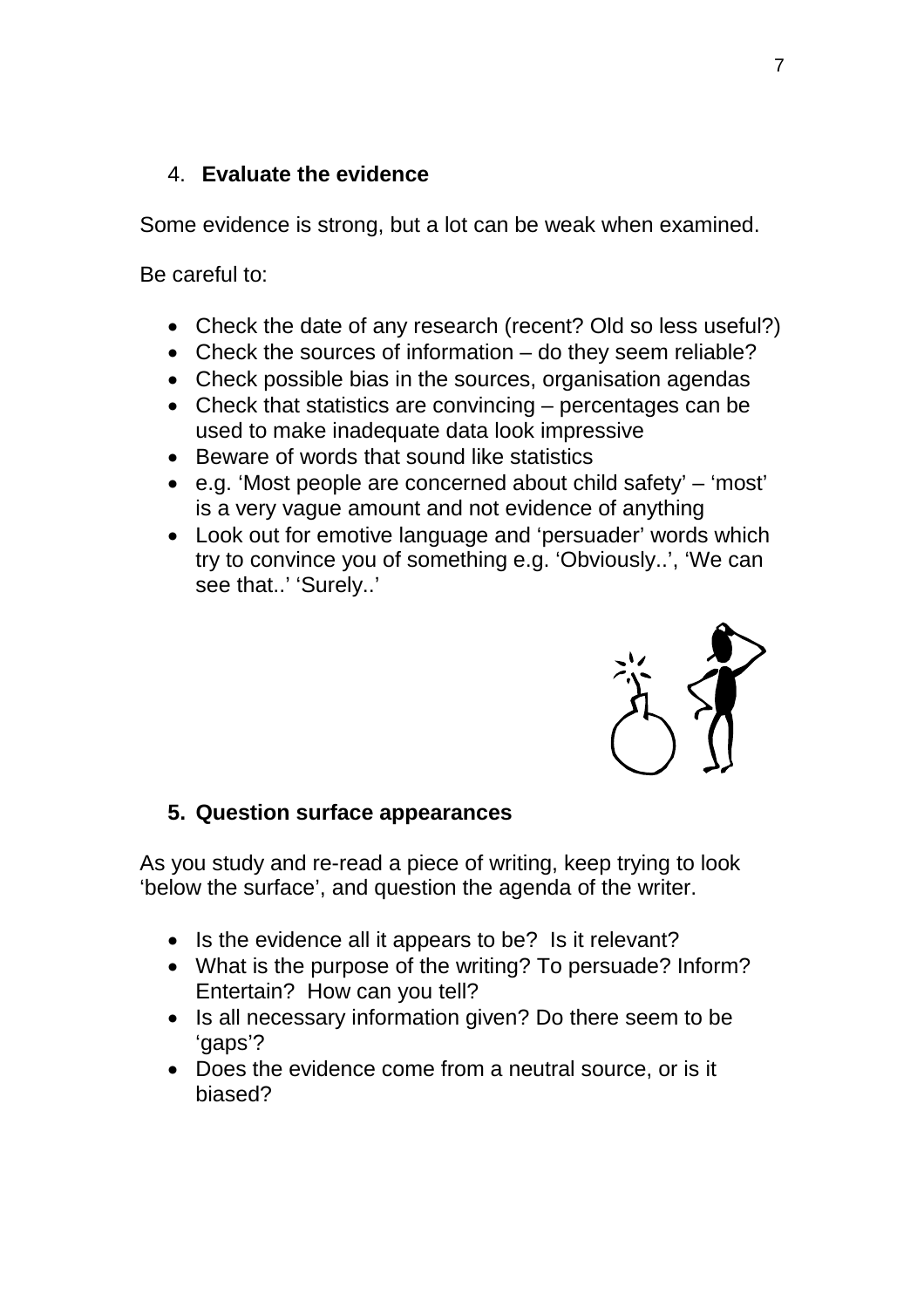#### **6. Identify the writer's conclusions**

- Conclusions are usually at the end, but can be stated at the beginning, or even in the middle, which makes them harder to spot
- Conclusions are usually indicated by 'trigger' words 'therefore, so, hence, thus, it is clear that…'
- Or by imperatives words indicating that something has to be done – 'must, should, need to…'

#### 7. **Evaluate whether the evidence supports the conclusions**

- Do the conclusions follow on logically from the evidence and reasoning given?
- Does the conclusion make too big a 'jump' away from the evidence?
- Do the conclusions use false reasoning, or twist the evidence to suit a general premise?

#### **Critical thinking questions – quick summary**

- What is the main point/argument?
- Is it convincing?
- What evidence is given? Is it strong/weak? Why?
- What's the conclusion?
- Does it follow on from the rest?
- What's the aim? Purpose? Agenda?
- Any gaps/information you think should be given?

#### **Developing the skills**

• Bear in mind you do not have to have a lot of subject knowledge before you think critically. Even without a developed knowledge of a subject, you can still start to detect a line of argument, a conclusion, and whether or not evidence is in place to support these.